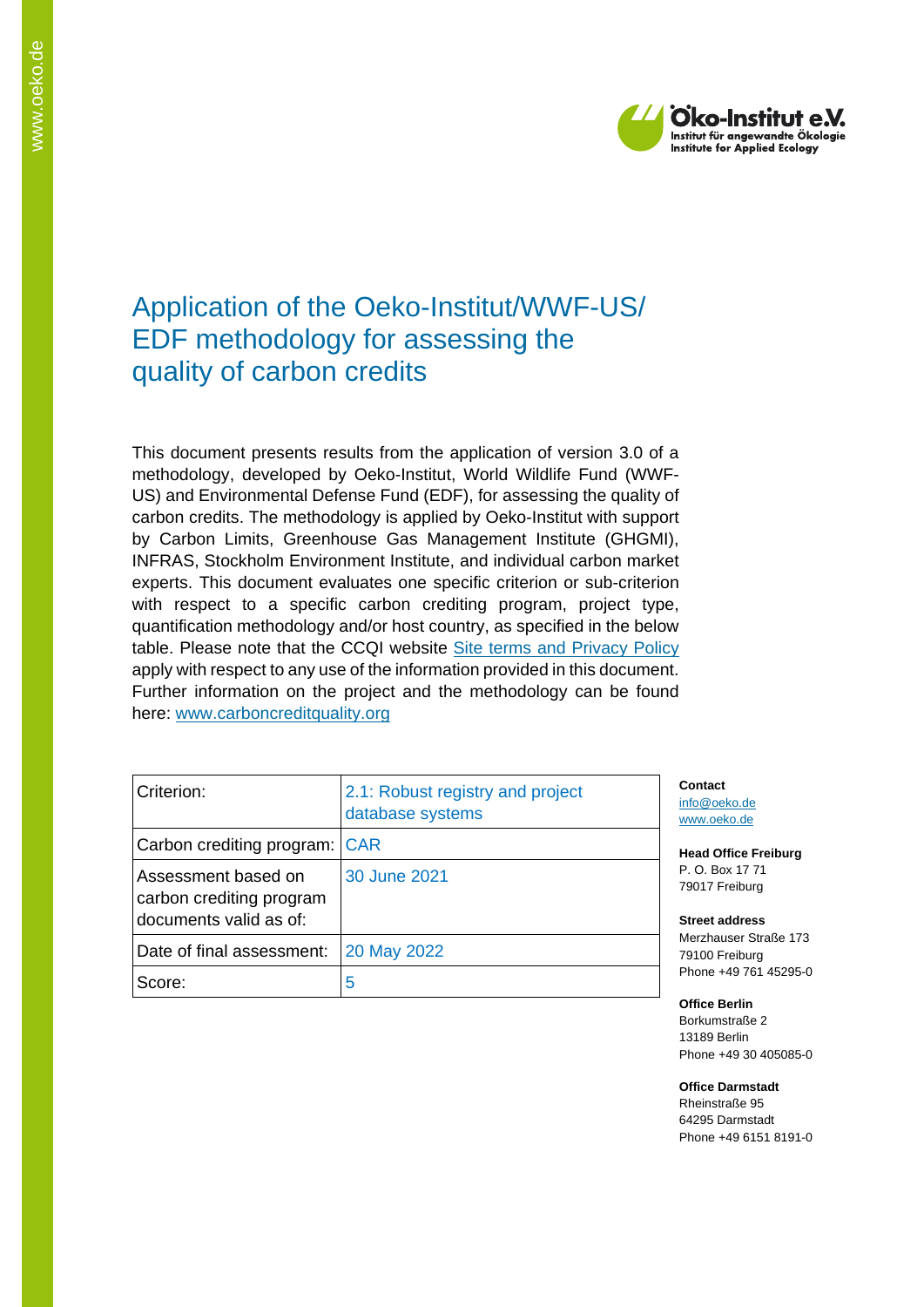# **Assessment**

## **Indicator 2.1.1.**

#### **Relevant scoring methodology provisions**

"The registry is capable of securely effectuating the issuance, transfer, and cancellation of carbon credits."

#### **Information sources considered**

1 Reserve Offset Program Manual, March 2021, available at [https://www.climateactionreserve.org/wp](https://www.climateactionreserve.org/wp-content/uploads/2021/03/Reserve_Offset_Program_Manual_March_2021.pdf)[content/uploads/2021/03/Reserve\\_Offset\\_Program\\_Manual\\_March\\_2021.pdf](https://www.climateactionreserve.org/wp-content/uploads/2021/03/Reserve_Offset_Program_Manual_March_2021.pdf)

#### **Relevant carbon crediting program provisions**

Provision 1 Source 1, section 2.9: "The registry itself is designed to mitigate the risk of double counting through transparency. Each CRT has a unique serial number, identifying, among other things, the location of the project, the relevant protocol, and the vintage year of the GHG reductions. All issuances and retirements are immediately public. Cancellations for other programs are made public. Any user may review all CRT retirements and view the serial numbers, as well as the reason for retirement. In addition, verification reports are made public, providing an additional source of detailed information regarding the generation of the GHG reductions."

#### **Assessment outcome**

Yes (1 Point).

#### **Justification of assessment**

There is no way for the project team to independently assess the security of the registry. No issues relating to a lack of security of the registry have been reported. The indicator is therefore considered to be fulfilled.

## **Indicator 2.1.2**

#### **Relevant scoring methodology provisions**

"The registry tags each carbon credit with a unique identifier (e.g., serial number) and each carbon credit is clearly associated with a specific issuance."

#### **Information sources considered**

1 Reserve Offset Program Manual, March 2021, available at [https://www.climateactionreserve.org/wp](https://www.climateactionreserve.org/wp-content/uploads/2021/03/Reserve_Offset_Program_Manual_March_2021.pdf)[content/uploads/2021/03/Reserve\\_Offset\\_Program\\_Manual\\_March\\_2021.pdf](https://www.climateactionreserve.org/wp-content/uploads/2021/03/Reserve_Offset_Program_Manual_March_2021.pdf)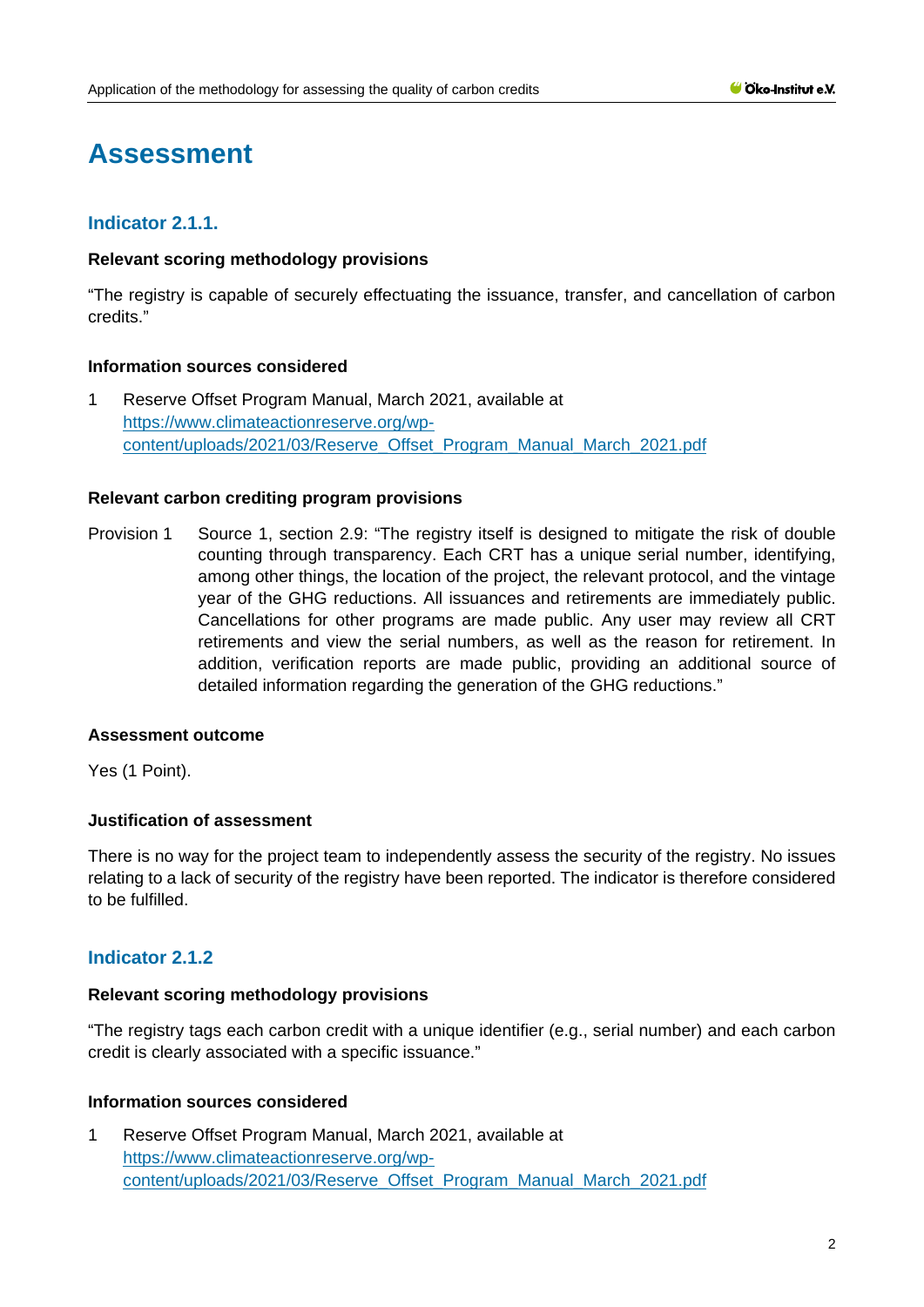2 Serial Number Guide, available at [https://www.climateactionreserve.org/how/projects/serial](https://www.climateactionreserve.org/how/projects/serial-number-guide/)[number-guide/](https://www.climateactionreserve.org/how/projects/serial-number-guide/)

#### **Relevant carbon crediting program provisions**

- Provision 1 Source 1, section 2.9: "The registry itself is designed to mitigate the risk of double counting through transparency. Each CRT has a unique serial number, identifying, among other things, the location of the project, the relevant protocol, and the vintage year of the GHG reductions. All issuances and retirements are immediately public. Cancellations for other programs are made public. Any user may review all CRT retirements and view the serial numbers, as well as the reason for retirement. In addition, verification reports are made public, providing an additional source of detailed information regarding the generation of the GHG reductions".
- Provision 2 Source 2:

| <b>Identifier</b>       | <b>Description</b>                                                                                                                                                                                                 | <b>Range of Values</b>                                                                                                                                                                                                                                                                                                                                                                                                                                                                                                                                                                          |  |
|-------------------------|--------------------------------------------------------------------------------------------------------------------------------------------------------------------------------------------------------------------|-------------------------------------------------------------------------------------------------------------------------------------------------------------------------------------------------------------------------------------------------------------------------------------------------------------------------------------------------------------------------------------------------------------------------------------------------------------------------------------------------------------------------------------------------------------------------------------------------|--|
| Originating<br>Registry | Alphanumeric used to identify the<br>registry originally issuing project<br>transfer<br>credits.<br>lf<br>agreements<br>between additional registries are<br>created in the future, they would use<br>other codes. | CAR = Climate Action Reserve                                                                                                                                                                                                                                                                                                                                                                                                                                                                                                                                                                    |  |
| Unit type               | Identifier of the type of offset credit<br>issued                                                                                                                                                                  | Climate<br>$\mathbf{1}$<br>Reserve<br>Tonne<br>(CRT)<br>$=$<br>ROC = Registry Offset Credit                                                                                                                                                                                                                                                                                                                                                                                                                                                                                                     |  |
| <b>Project Country</b>  | Two-letter ISO country codes                                                                                                                                                                                       | US<br><b>States</b><br>United<br>=<br>$MX = Mexico$                                                                                                                                                                                                                                                                                                                                                                                                                                                                                                                                             |  |
| Project ID              | Number assigned by the Reserve to<br>identify the project; unique to the<br>originating registry                                                                                                                   |                                                                                                                                                                                                                                                                                                                                                                                                                                                                                                                                                                                                 |  |
| Project Type            | Number<br>identifying<br>the<br>project<br>category                                                                                                                                                                | 1 = Forest Conservation-Based Management<br>2 = Forest Conservation<br>$3 =$ Reforestation<br>4 = Landfill Gas Capture/Combustion<br>5 = Livestock Gas Capture/Combustion<br>6 = Improved Forest Management<br>7 = Avoided Conversion<br>22 = Urban Forestry - Municipality<br>23 = Urban Forestry - Educational Campus<br>$24$ = Urban Forestry - Utility<br>27 = Organic Waste Digestion<br>28 = Coal Mine Methane - VAM<br>29 = Coal Mine Methane - Drainage<br>30 = Nitric Acid N2O- Secondary Catalyst<br>31 = Nitric Acid N2O- Tertiary Catalyst<br>32 = Ozone Depleting Substances - U.S |  |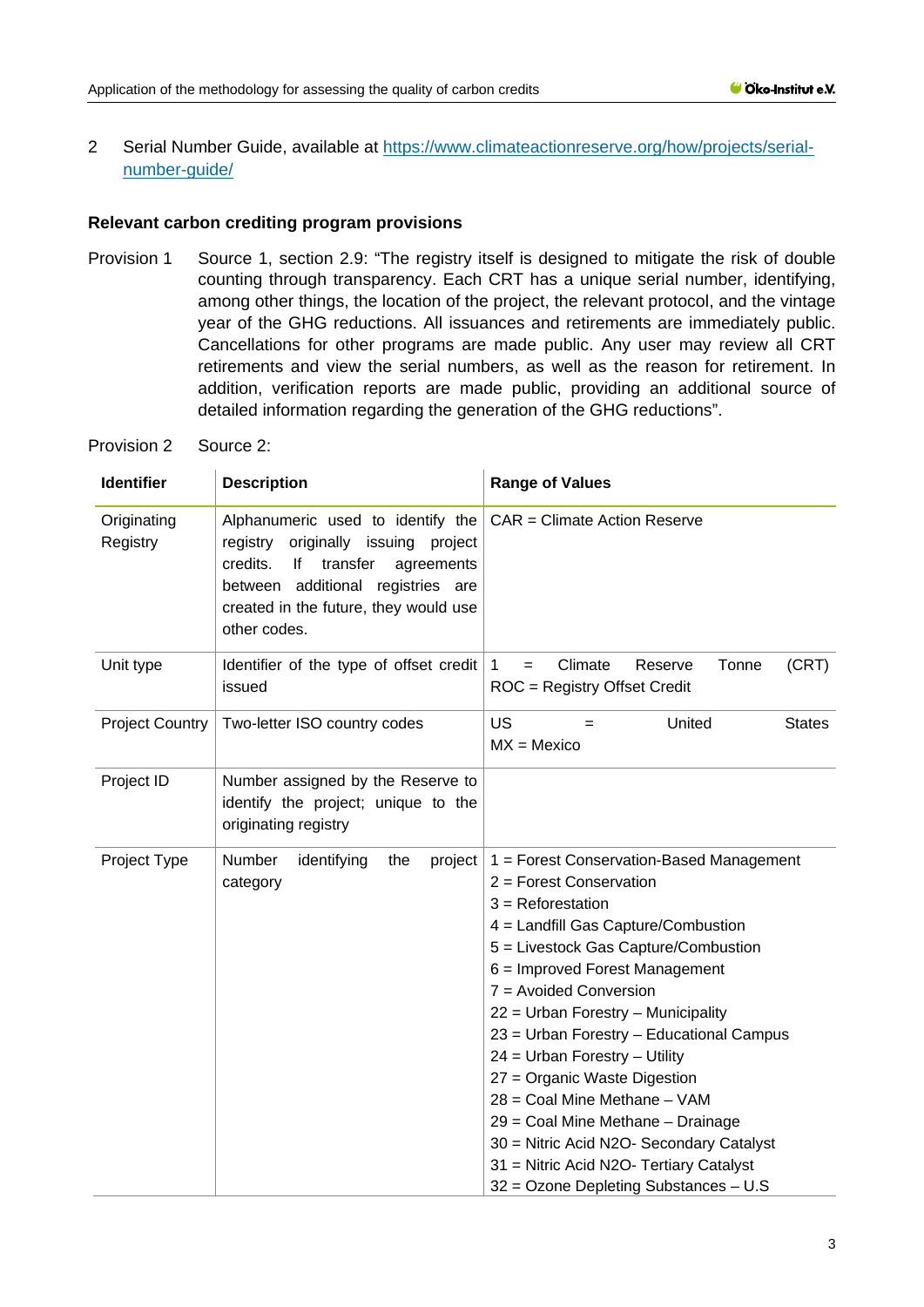|                                         |                                                                                                       | 33 = Ozone Depleting Substances - Article 5<br>Imports<br>$34$ = Rice Cultivation<br>36 = Nitrogen Management<br>$102$ = Reforestation - ARB Compliance<br>$105$ = Livestock - ARB Compliance<br>122 = Municipality - ARB Compliance<br>123 = Educational Campus - ARB Compliance<br>124 = Utility - ARB Compliance<br>125 = Improved Forest Management - ARB<br>Compliance<br>126 = Avoided Conversion - ARB Compliance<br>132 = Ozone Depleting Substances - U.S. -<br><b>ARB Compliance</b> |
|-----------------------------------------|-------------------------------------------------------------------------------------------------------|------------------------------------------------------------------------------------------------------------------------------------------------------------------------------------------------------------------------------------------------------------------------------------------------------------------------------------------------------------------------------------------------------------------------------------------------------------------------------------------------|
| Project<br>Developer ID                 | Number assigned by the Reserve for<br>the project developer; unique to the<br>originating registry    |                                                                                                                                                                                                                                                                                                                                                                                                                                                                                                |
| Project<br><b>State</b><br>Abbreviation | Two-letter state abbreviation                                                                         |                                                                                                                                                                                                                                                                                                                                                                                                                                                                                                |
| Vintage                                 | Year the emission reduction/removal   Format = $YYYY$<br>occurred                                     |                                                                                                                                                                                                                                                                                                                                                                                                                                                                                                |
| <b>Batch Number</b>                     | Number assigned to each batch of<br>offsets<br>created;<br>unique<br>the<br>to<br>originating reserve | $1 - 99,999$                                                                                                                                                                                                                                                                                                                                                                                                                                                                                   |
| Unit<br>Serial<br><b>Block Start</b>    | Numbers assigned by the Reserve                                                                       | $1 - 999,999,999$                                                                                                                                                                                                                                                                                                                                                                                                                                                                              |
| Unit<br>Serial<br><b>Block End</b>      | Numbers assigned by the Reserve                                                                       | $1 - 999,999,999$                                                                                                                                                                                                                                                                                                                                                                                                                                                                              |

### **Assessment outcome**

Yes (1 Point).

#### **Justification of assessment**

The above documentation specifies that the indicator is fulfilled.

## **Indicator 2.1.3**

#### **Relevant scoring methodology provisions**

"The program has established procedures to clearly identify the owner of a carbon credit, including which entities are entitled to request for the issuance, transfer or cancellation of a carbon credit."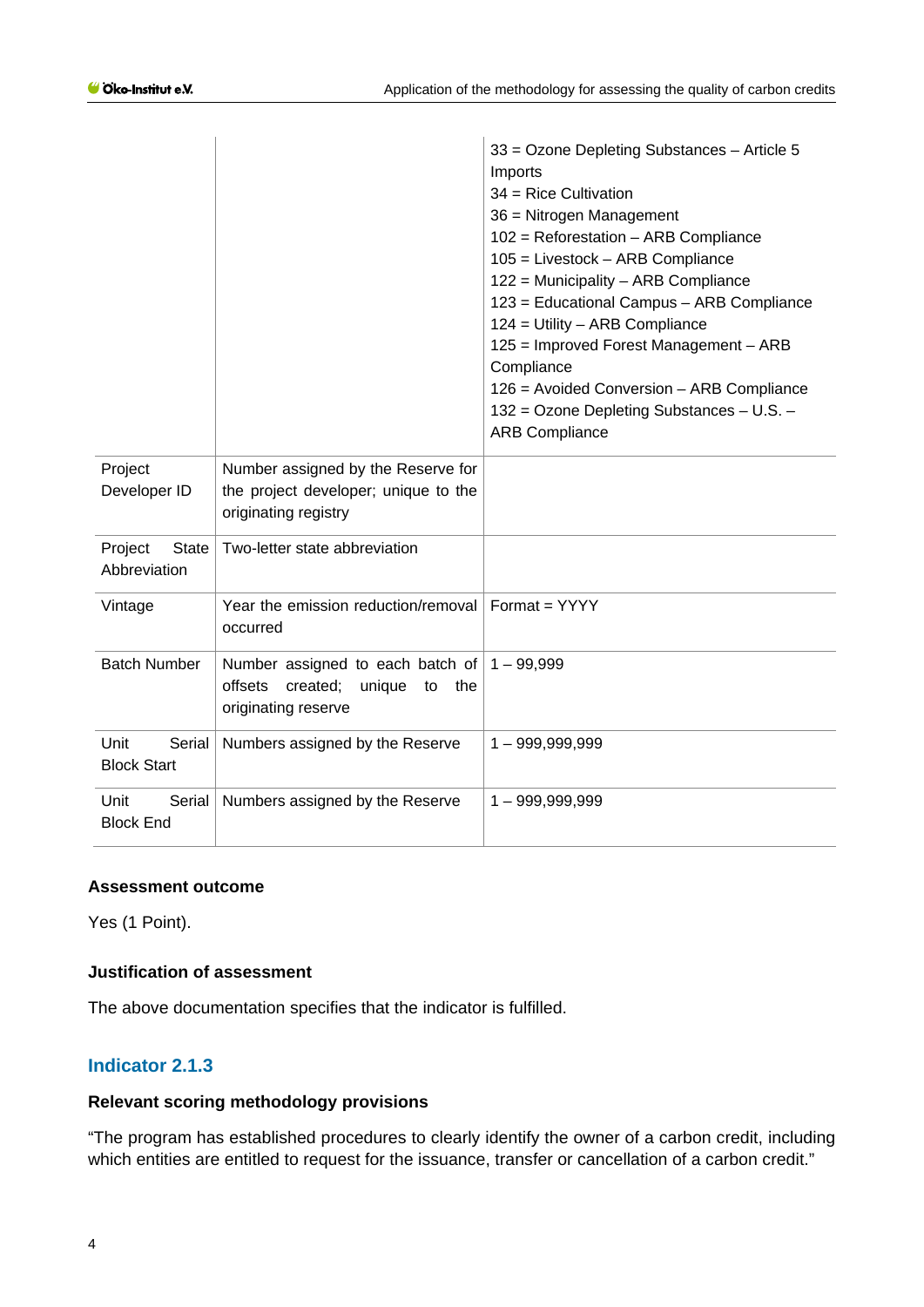#### **Information sources considered**

- 1 Climate Action Reserve, Terms of Use (2014), available at <https://www.climateactionreserve.org/wp-content/uploads/2009/03/Final-TOU-1-2014..pdf>
- 2 Climate Action Reserve, Reserve user guide (2016), available at [https://www.climateactionreserve.org/wp-content/uploads/2016/08/2016-Reserve-User-Guide-](https://www.climateactionreserve.org/wp-content/uploads/2016/08/2016-Reserve-User-Guide-1.pdf)[1.pdf](https://www.climateactionreserve.org/wp-content/uploads/2016/08/2016-Reserve-User-Guide-1.pdf)
- 3 Reserve Offset Program Manual, March 2021, available at [https://www.climateactionreserve.org/wp](https://www.climateactionreserve.org/wp-content/uploads/2021/03/Reserve_Offset_Program_Manual_March_2021.pdf)[content/uploads/2021/03/Reserve\\_Offset\\_Program\\_Manual\\_March\\_2021.pdf](https://www.climateactionreserve.org/wp-content/uploads/2021/03/Reserve_Offset_Program_Manual_March_2021.pdf)
- 4 CAR registry, available at<https://thereserve2.apx.com/myModule/rpt/myrpt.asp?r=112>

#### **Relevant carbon crediting program provisions**

- Provision 1 Source 2, section 2.2: "A project developer is an organization or individual that wishes to develop projects that generate GHG offsets. This user type can transfer and manage offset credits. A project developer must hold legal title and all beneficial ownership rights with respect to all offset credits issued to its projects or transferred to its account from another account holder".
- Provision 2 Source 2, section 11: "After a project developer has submitted a project for final approval, the Reserve reviews the verification documentation and either approves the project for registration or requires a resubmittal of project data or verification documentation. […] After the project has received final approval from the Reserve and is registered, the offset credits are issued into a holding account denoted as the Pending account in the Reserve software. […] In order to be issued the credits, log in to the Reserve system and click on the credits in the Pending account in the Account Balances module. […] Once the issuance fee invoice has been paid, offset credits in a project developer account can do the following: Transfer credits to another project developer account; Transfer credits to a trader/broker/retailer account; Transfer credits to a compliance program for conversion; Retire the credits".
- Provision 3 Source 2, section 12.4: "In most instances, an account holder may only hold offset credits over which it has sole legal title and beneficial ownership rights. Beneficial ownership is enjoyed by anyone who has the benefits of ownership of an offset credit, and yet does not nominally own the asset itself (i.e., it is not held in their own account). See Section 14.2 for information regarding the retirement of offset credits on behalf of third parties."
- Provision 4 Source 1, section 9: "(A) User will hold or retire in its account(s) CRSs and/or ROCs for which it is the sole holder of all legal title and al Beneficial Ownership Rights, and (B) User may not hold any account(s), or hold or retire in its account(s) any CRTs and/or ROCs on behalf of one or more third parties […]".
- Provision 5 Source 3, section 2.9: "Each CRT has a unique serial number, identifying, among other things, the location of the project, the relevant protocol, and the vintage year of the GHG reductions. All issuances and retirements are immediately public. Cancellations for other programs are made public. Any user may review all CRT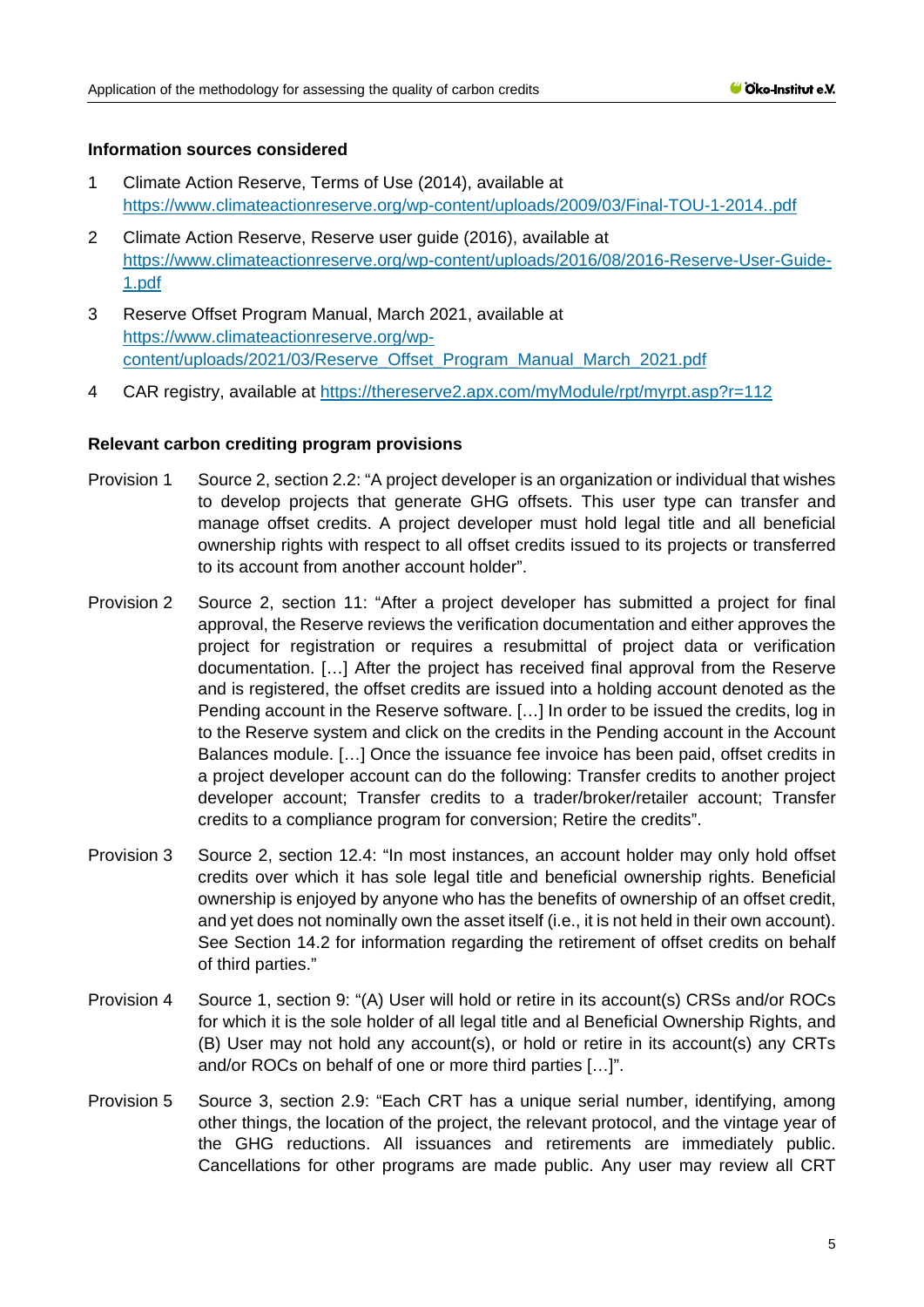retirements and view the serial numbers, as well as the reason for retirement. In addition, verification reports are made public, providing an additional source of detailed information regarding the generation of the GHG reductions".

#### **Assessment outcome**

Yes (1 Point).

#### **Justification of assessment**

The above provisions clearly outline the procedures to identify the owner of a carbon credit and which entities hold rights to request for the issuance, transfer or cancellation of a carbon credit. Additionally, the registry (source 4) includes two columns for documenting the "project owner" and the "project developer".

### **Indicator 2.1.4**

#### **Relevant scoring methodology provisions**

"The registry or project database system makes relevant information on carbon credits readily available to users and the public in a user-friendly format, including:

- a. The project to which the carbon credit was issued, including unique identifying information about the project
- b. The host country of the relevant project (i.e., the country where the project is implemented)
- c. Information on the status of the credit (e.g., cancelled or active)."

#### **Information sources considered**

- 1 Reserve Offset Program Manual, March 2021, available at [https://www.climateactionreserve.org/wp](https://www.climateactionreserve.org/wp-content/uploads/2021/03/Reserve_Offset_Program_Manual_March_2021.pdf)[content/uploads/2021/03/Reserve\\_Offset\\_Program\\_Manual\\_March\\_2021.pdf](https://www.climateactionreserve.org/wp-content/uploads/2021/03/Reserve_Offset_Program_Manual_March_2021.pdf)
- 2 CAR registry, available at<https://thereserve2.apx.com/myModule/rpt/myrpt.asp?r=112>

#### **Relevant carbon crediting program provisions**

Provision 1 Source 1, section 2.9: "The registry itself is designed to mitigate the risk of double counting through transparency. Each CRT has a unique serial number, identifying, among other things, the location of the project, the relevant protocol, and the vintage year of the GHG reductions. All issuances and retirements are immediately public. Cancellations for other programs are made public. Any user may review all CRT retirements and view the serial numbers, as well as the reason for retirement. In addition, verification reports are made public, providing an additional source of detailed information regarding the generation of the GHG reductions" .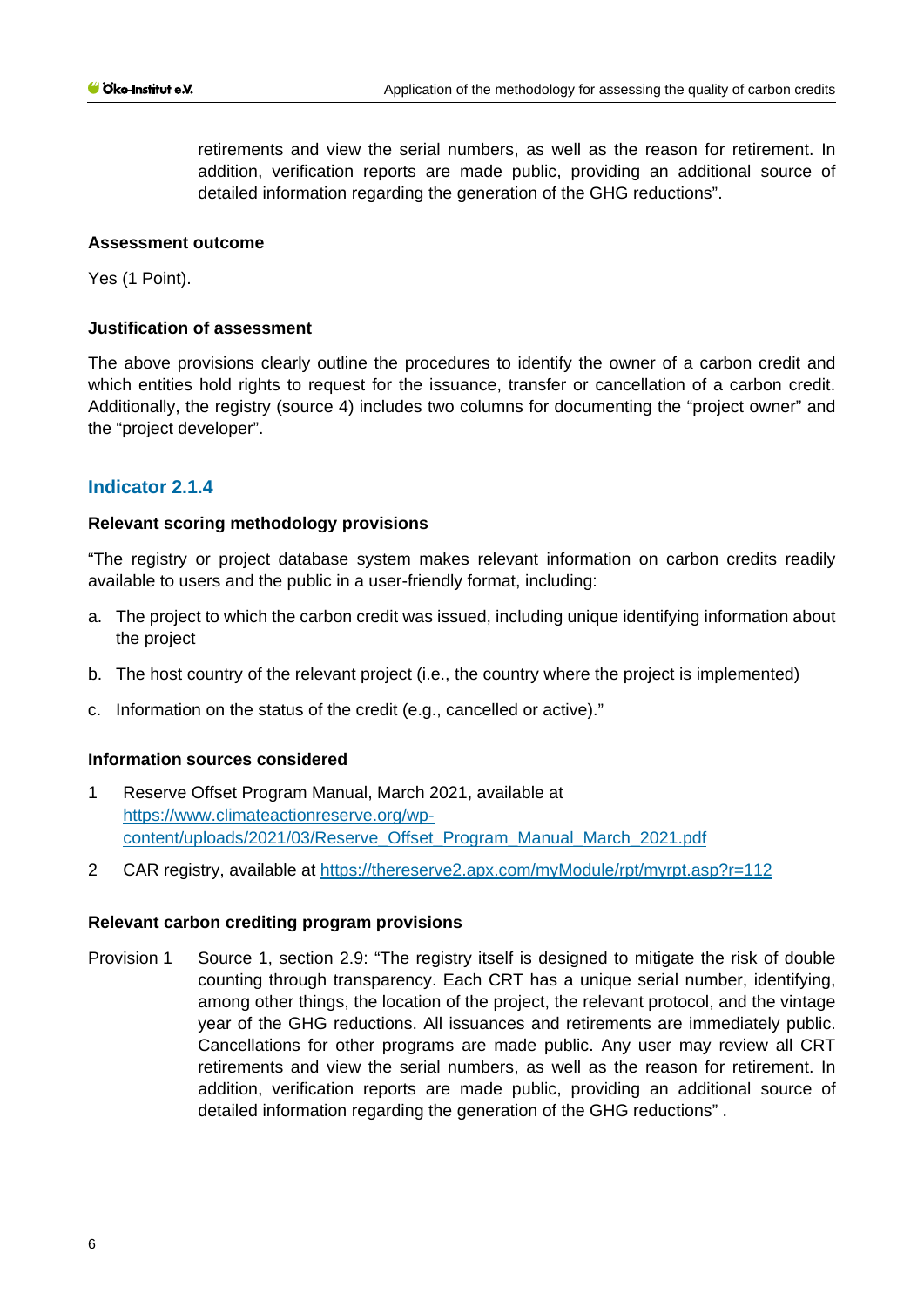#### **Assessment outcome**

- a. Yes (1 Point)
- b. Yes (1 Point)
- c. Yes (1 Point)

#### **Justification of assessment**

The registry contains inter alia the following columns:

- t. Project ID
- $\mathbf{r}$ Project Name
- $\mathbf{r}$ Project Developer
- $\mathbf{r}$ Project Owner
- Project site state  $\mathcal{L}^{\mathcal{L}}$
- Project site country  $\mathbf{r}$
- Total offset credits issued  $\mathbb{R}^2$
- Offset credits currently in reserve buffer pool  $\mathcal{L}^{\text{max}}$
- Offset credits intended for ARB buffer pool  $\mathbf{r}$
- Offset credits converted to VCUs  $\mathbf{r}$
- Canceled for ARB compliance  $\sim$
- Canceled
- ä, Project website
- **Documents**

Additionally, the registry can be displayed according to "credit status", showing the status of each credit issued. The indicator is therefore fulfilled.

#### **Indicator 2.1.5**

#### **Relevant scoring methodology provisions**

"The program has established provisions that identify, or allow the public to identify, for each carbon credit, or each block of carbon credits, the period in which the emission reductions or removals occurred."

#### **Information sources considered**

1 CAR registry, available at<https://thereserve2.apx.com/myModule/rpt/myrpt.asp?r=112>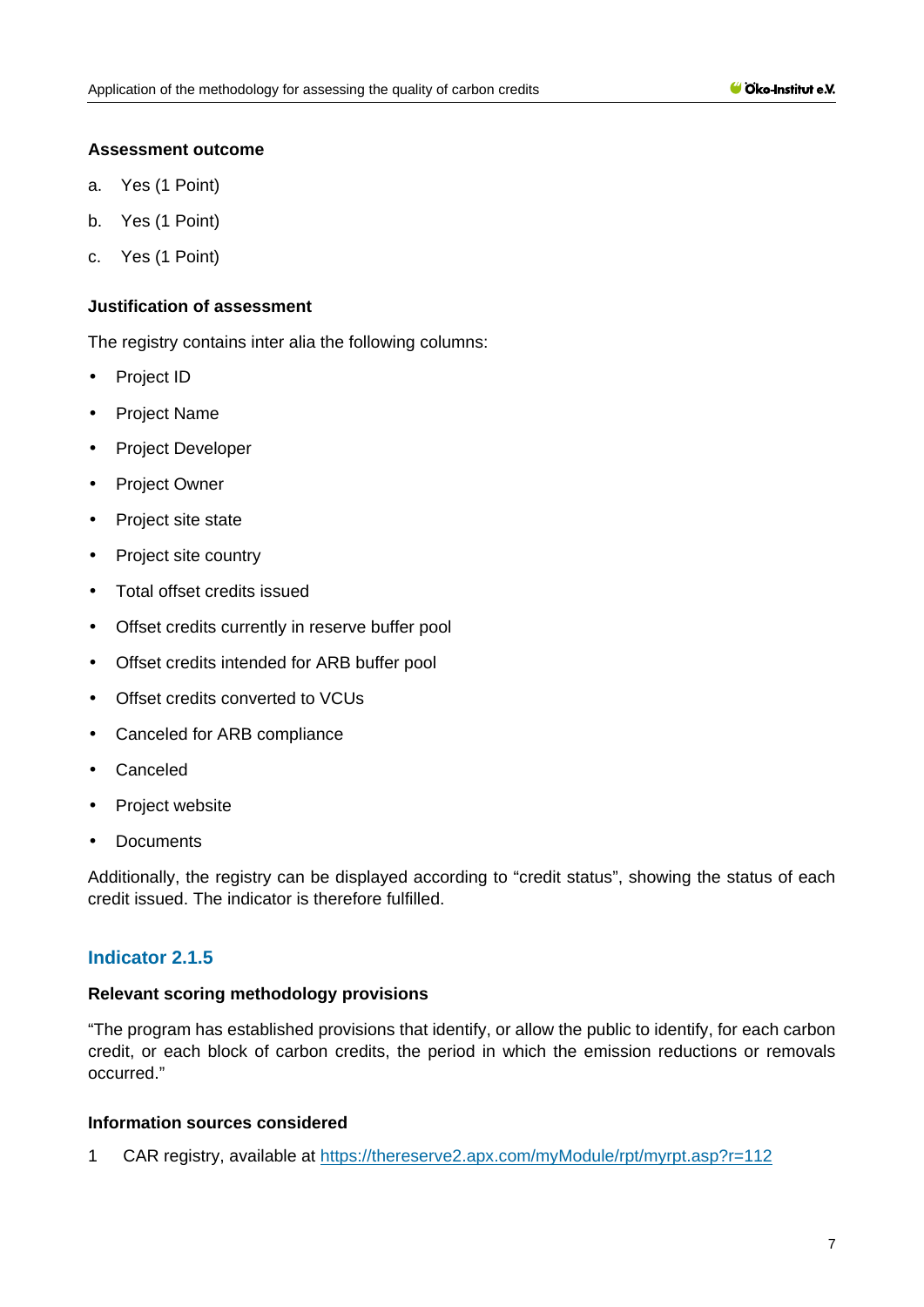- 2 Reserve Offset Program Manual, March 2021, available at [https://www.climateactionreserve.org/wp](https://www.climateactionreserve.org/wp-content/uploads/2021/03/Reserve_Offset_Program_Manual_March_2021.pdf)[content/uploads/2021/03/Reserve\\_Offset\\_Program\\_Manual\\_March\\_2021.pdf](https://www.climateactionreserve.org/wp-content/uploads/2021/03/Reserve_Offset_Program_Manual_March_2021.pdf)
- 3 Serial Number Guide, available at [https://www.climateactionreserve.org/how/projects/serial](https://www.climateactionreserve.org/how/projects/serial-number-guide/)[number-guide/](https://www.climateactionreserve.org/how/projects/serial-number-guide/)
- 4 Monitoring Report templates, available at <https://www.climateactionreserve.org/how/program/documents/>
- 5 Forest Project Protocol, version 4.0, June 2017, available at <https://www.climateactionreserve.org/how/protocols/forest/>

#### **Relevant carbon crediting program provisions**

- Provision 1 Source 2, section 2.9: "The registry itself is designed to mitigate the risk of double counting through transparency. Each CRT has a unique serial number, identifying, among other things, the location of the project, the relevant protocol, and the vintage year of the GHG reductions. All issuances and retirements are immediately public. Cancellations for other programs are made public. Any user may review all CRT retirements and view the serial numbers, as well as the reason for retirement. In addition, verification reports are made public, providing an additional source of detailed information regarding the generation of the GHG reductions" .
- Provision 2 Source 4: Reporting tables on estimated emissions included in monitoring report templates, e.g. (grassland monitoring report template):

#### **Estimated Emissions**

List estimates in units of tCO<sub>2</sub>e. If the reporting period spans multiple vintages (i.e. calendar years), please list the calculated reductions per vintage. If the emission reductions have yet to be calculated, please put "TBD" (to be determined) in the spaces provided.

| Vintage:                         |  |
|----------------------------------|--|
| <b>Baseline Emissions (A):</b>   |  |
| Project Emissions (B):           |  |
| Total Emission Reductions (A-B): |  |

Provision 4 Source 5, section 8.3.3: For forest projects for which there are no such reporting tables included in the monitoring report templates, it is specified that "Vintages are assigned to CRTs based on the proportion of days in each calendar year within a reporting period".

#### **Assessment outcome**

Yes (1 Point).

#### **Justification of assessment**

The serial number attached to each CRT identifies, amongst other things, the vintage year of the GHG reductions (provision 1). This is also documented in the serial number guide (source 3) and visible in the registry (source 1). Additionally, the reporting tables on estimated emissions included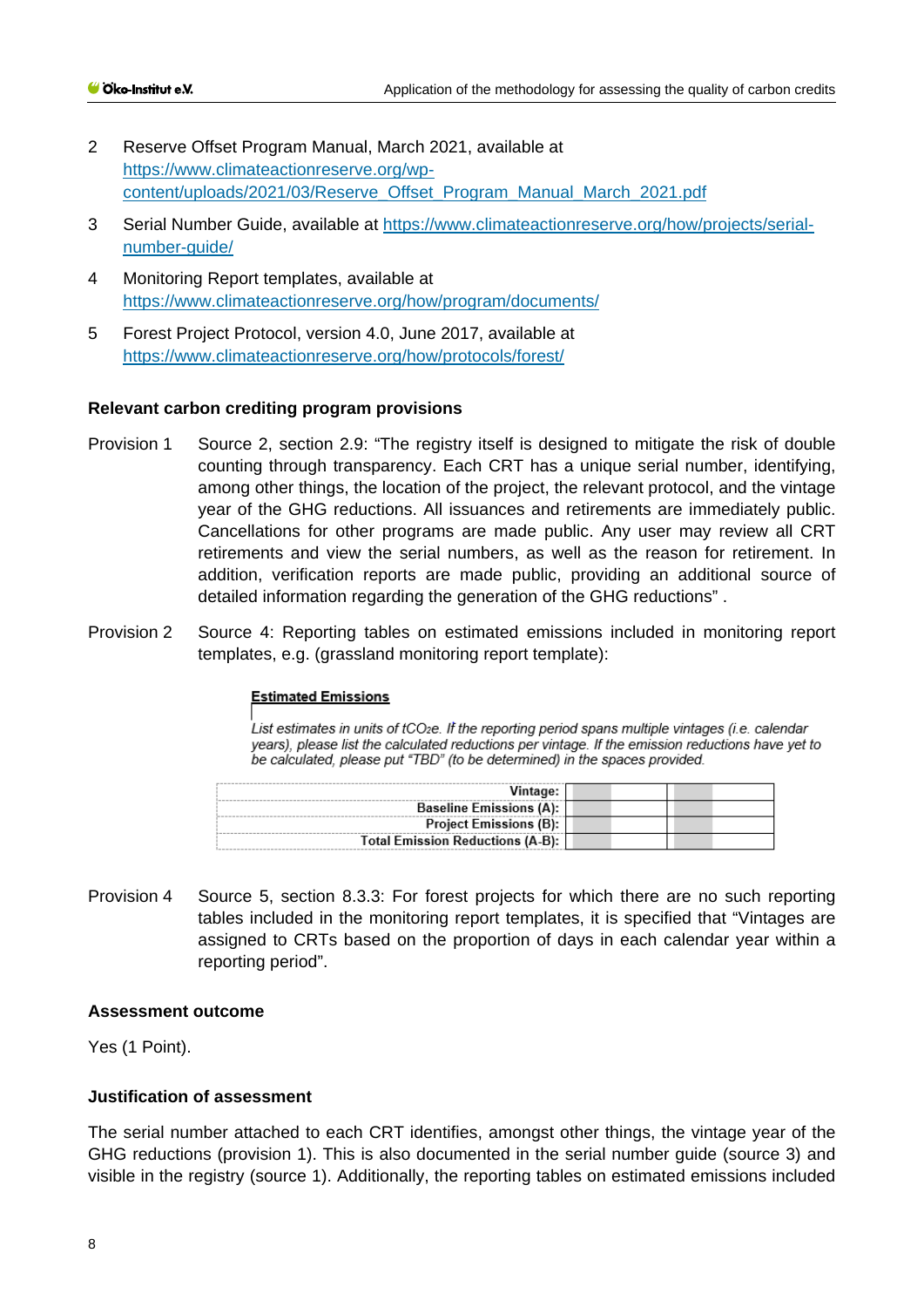in monitoring report tables (e.g., grassland monitoring report template) make it possible to break down emission reductions by different vintages/calendar years (Provision 2). For projects for which no such reporting tables are included in the monitoring report templates, provision 4 explains how vintages should be assigned to CRTs. The indicator is therefore fulfilled.

## **Indicator 2.1.6**

#### **Relevant scoring methodology provisions**

"The program administers a publicly accessible, transparent and easily searchable project database that provides relevant information needed to avoid double counting. The project database may operate as a separately functioning system or be incorporated as part of the program's registry system. The database provides a unique identifier for each project that can be cross-referenced with carbon credits issued in the program's registry, so that project information can be identified for every carbon credit issued within the registry.

The project database makes, moreover, the following information accessible, either by means of data entries or by means of documents made available through the database:

- a. A description of the project, including information on the mitigation technologies
- b. The emission sources, sinks, and greenhouse gases included in the calculation of the project's emission reductions or removals, along with the location(s) of all relevant sources and sinks
- c. The country and geographical location where the project is implemented, and any other information needed for the project to be unambiguously identified and distinguished from other projects that may occur in the same location
- d. The project owners."

#### **Information sources considered**

- 1 CAR registry, available at<https://thereserve2.apx.com/myModule/rpt/myrpt.asp?r=112>
- 2 Reserve Offset Program Manual, March 2021, available at [https://www.climateactionreserve.org/wp](https://www.climateactionreserve.org/wp-content/uploads/2021/03/Reserve_Offset_Program_Manual_March_2021.pdf)[content/uploads/2021/03/Reserve\\_Offset\\_Program\\_Manual\\_March\\_2021.pdf](https://www.climateactionreserve.org/wp-content/uploads/2021/03/Reserve_Offset_Program_Manual_March_2021.pdf)

#### **Relevant carbon crediting program provisions**

Provision 1 Source 2, section 2.9: "The registry itself is designed to mitigate the risk of double counting through transparency. Each CRT has a unique serial number, identifying, among other things, the location of the project, the relevant protocol, and the vintage year of the GHG reductions. All issuances and retirements are immediately public. Cancellations for other programs are made public. Any user may review all CRT retirements and view the serial numbers, as well as the reason for retirement. In addition, verification reports are made public, providing an additional source of detailed information regarding the generation of the GHG reductions".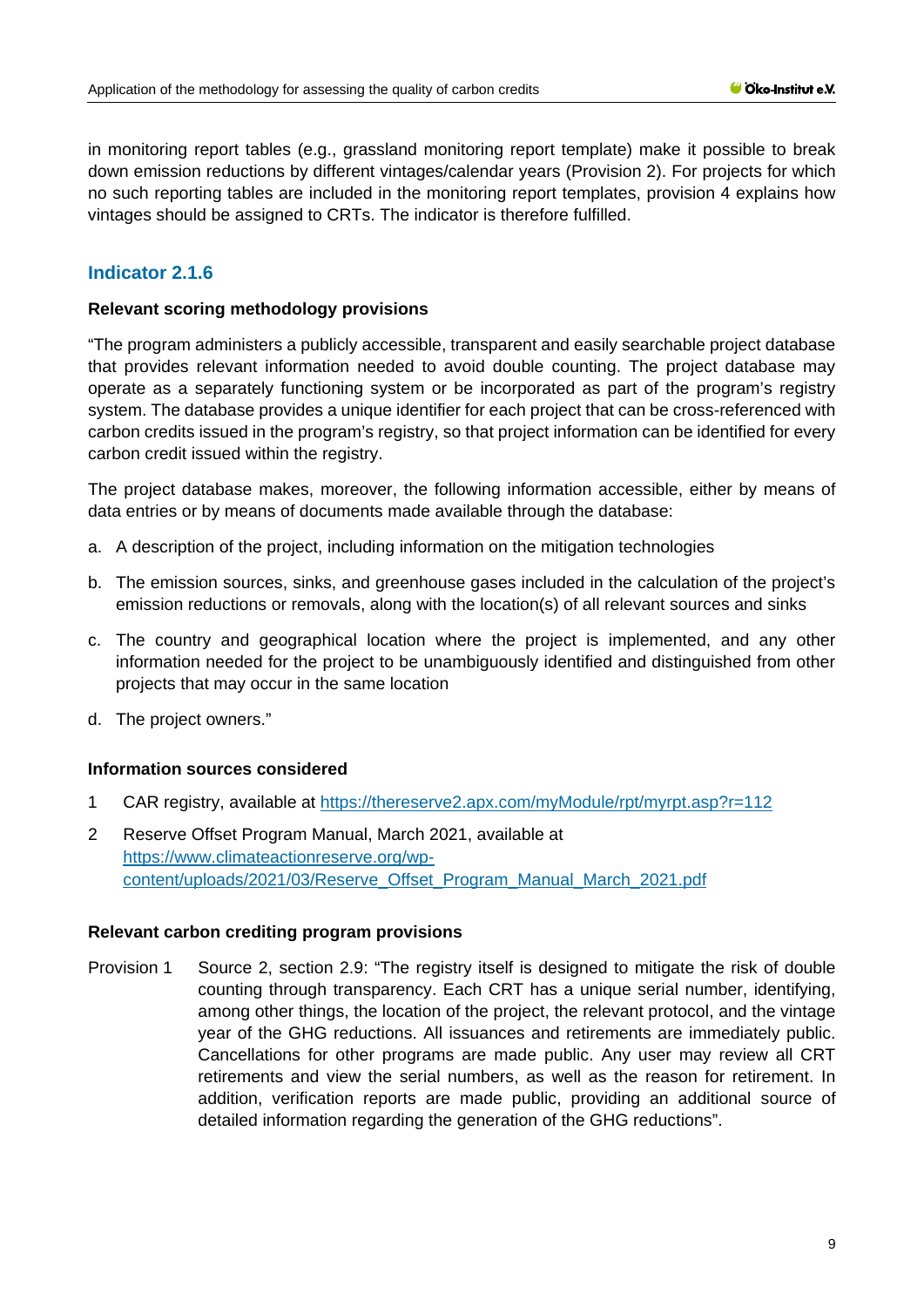#### **Assessment outcome**

General requirement: Yes (1 Point).

- a. Yes (1 Point)
- b. Yes (1 Point)
- c. Yes (1 Point)
- d. Yes (1 Point)

#### **Justification of assessment**

CAR provides public access to its registry which includes a comprehensive and easily searchable project database (source 1). For each project, a unique identifier (serial number) is available that is linked to the carbon credits issued for the respective project (provision 1). In the registry, a tabular overview of all projects can be displayed, including the following columns (source 1):

- Project ID t.
- Project Name
- Project Developer ÷.
- Project Owner  $\mathbf{r}$
- Project site state  $\mathbf{r}$
- Project site country t.
- Total offset credits issued
- Offset credits currently in reserve buffer pool
- Offset credits intended for ARB buffer pool  $\mathbf{r}$
- Offset credits converted to VCUs
- Canceled for ARB compliance  $\mathbf{r}^{\prime}$
- Canceled
- Project website ä,
- **Documents**

Additionally, the registry can be displayed according to "credit status", showing the status of each credit issued. This registry thus includes information on all requirements listed under this indicator, either directly in the tabular view or through links to project documents and project websites. The indicator is therefore fulfilled.